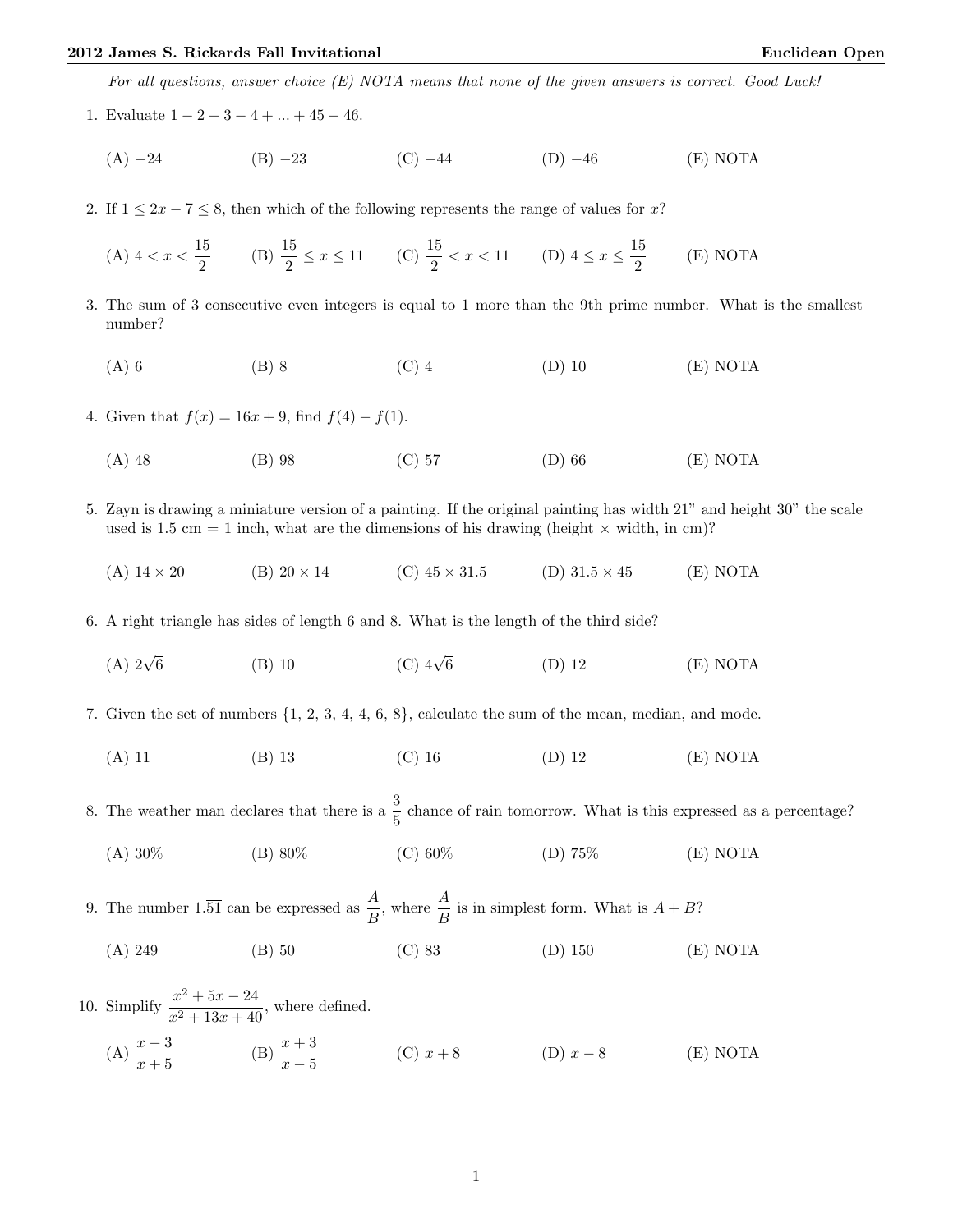## 2012 James S. Rickards Fall Invitational Euclidean Open

- 11. Louis is 3 years older than twice Harry's age. Two years ago, Louis was  $\frac{5}{2}$  of Harry's age two years ago. What is the sum of their ages now?
	- (A) 59 (B) 39 (C) 35 (D) 63 (E) NOTA
- 12. Find the point at which the perpendicular bisector (cuts the segment in half at a right angle) of the segment connecting  $(5, 12)$  and  $(-1, -2)$  intersects the x-axis.
	- $(A)$   $(14, 0)$ 41  $\frac{11}{7}$ , 0) (C)  $\left(\frac{1}{3}\right)$  $\left(\frac{1}{3}, 0\right)$  (D)  $\left(\frac{41}{3}\right)$  $\frac{41}{3}$ , 0) (E) NOTA
- 13. Kavitha really wants a test average of at least 95 in her chemistry class. Her scores so far are 96, 94, 99, and 85. The only test left is the final exam, which counts twice as much as a normal test does. What is the lowest score she can get on the final and still meet her goal?
	- (A) 96 (B) 98 (C) 95 (D) 101 (E) NOTA
- 14. Let  $\Delta(x, y) = x^2 + xy + y$ . Find  $\Delta(4, \Delta(2, -1))$ .
	- (A) 20 (B) 16 (C) 26 (D) 11 (E) NOTA
- 15. It takes Andrew 1 day to paint a house, and it takes Ian 2 days to paint a house. Andrew and Ian start painting a house at 8 AM. They take a one hour break for lunch at 12 PM. What time will they finish painting?

(A) 1 AM (B) 12 AM (C) 8 PM (D) 12 PM (E) NOTA

- 16. Annie has  $2x + 7$  pieces of candy. Nidhi has  $x^2 + 9x + 3$  pieces, but her little brother asks for 3x pieces. Being the nice sister that Nidhi is, Nidhi gives him  $3x + 1$  pieces. Now, Annie and Nidhi have the same number of pieces. How many pieces did Nidhi give her brother?
	- (A) 17 (B) 16 (C) 4 (D) 9 (E) NOTA
- 17. How many distinct ways are there to arrange 6 people in a line, if 2 of them must stand next to each other?
	- (A) 720 (B) 24 (C) 480 (D) 120 (E) NOTA
- 18. The probability that Andy gets a question right is  $\frac{4}{5}$ . The probability that Josh gets a question right is  $\frac{2}{3}$ . Given any question, what is the probability that they both get it wrong?
	- (A)  $\frac{8}{15}$ (B)  $\frac{2}{15}$ (C)  $\frac{4}{15}$ (D)  $\frac{1}{15}$ (E) NOTA
- 19. Using the information from the previous question, what is the probability that at least one of the boys gets the question correct?
	- (A)  $\frac{14}{15}$  (B)  $\frac{13}{15}$  (C)  $\frac{7}{15}$ (D) 1 (E) NOTA